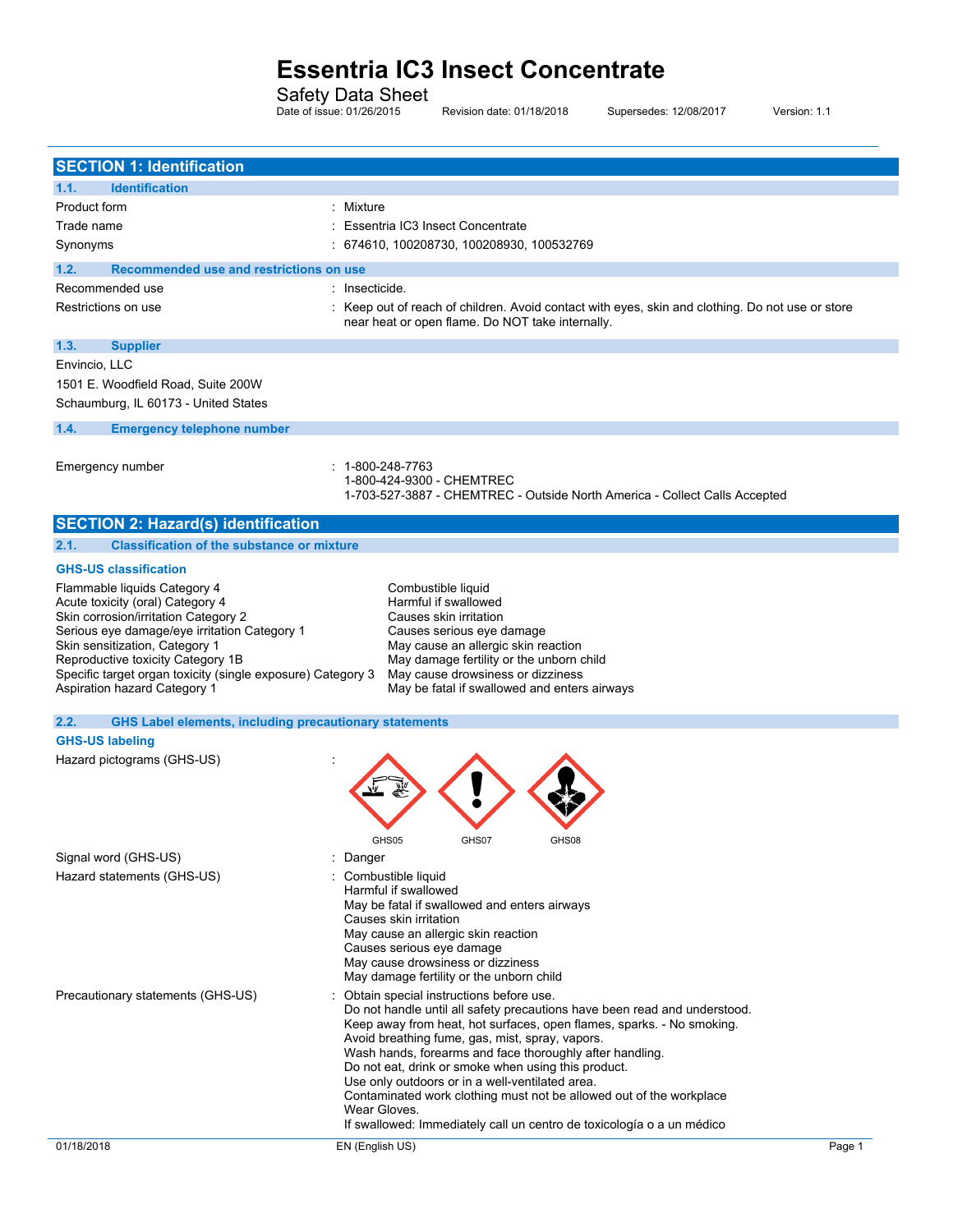|                                                                 | If swallowed: Call un centro de toxicología o a un médico if you feel unwell<br>If on skin: Wash with plenty of water<br>If inhaled: Remove person to fresh air and keep comfortable for breathing<br>If in eyes: Rinse cautiously with water for several minutes. Remove contact lenses, if present<br>and easy to do. Continue rinsing<br>If exposed or concerned: Get medical advice/attention.<br>Immediately call a poison center or doctor.<br>Rinse mouth.<br>Do NOT induce vomiting.<br>If skin irritation occurs: Get medical advice/attention.<br>If skin irritation or rash occurs: Get medical advice/attention.<br>Take off contaminated clothing and wash it before reuse.<br>Wash contaminated clothing before reuse.<br>In case of fire: Use media other than water to extinguish.<br>Store in a well-ventilated place. Keep container tightly closed.<br>Keep cool.<br>Store locked up.<br>Dispose of contents/container to in accordance with local/regional/national/international<br>regulations |                                           |                |
|-----------------------------------------------------------------|----------------------------------------------------------------------------------------------------------------------------------------------------------------------------------------------------------------------------------------------------------------------------------------------------------------------------------------------------------------------------------------------------------------------------------------------------------------------------------------------------------------------------------------------------------------------------------------------------------------------------------------------------------------------------------------------------------------------------------------------------------------------------------------------------------------------------------------------------------------------------------------------------------------------------------------------------------------------------------------------------------------------|-------------------------------------------|----------------|
| 2.3.<br>Other hazards which do not result in classification     |                                                                                                                                                                                                                                                                                                                                                                                                                                                                                                                                                                                                                                                                                                                                                                                                                                                                                                                                                                                                                      |                                           |                |
| Other hazards not contributing to the<br>classification         | : Under United States Regulations (29 CFR 1910.1200 - Hazard Communication Standard), this<br>product is considered hazardous.                                                                                                                                                                                                                                                                                                                                                                                                                                                                                                                                                                                                                                                                                                                                                                                                                                                                                       |                                           |                |
| 2.4.<br><b>Unknown acute toxicity (GHS US)</b>                  |                                                                                                                                                                                                                                                                                                                                                                                                                                                                                                                                                                                                                                                                                                                                                                                                                                                                                                                                                                                                                      |                                           |                |
| Not applicable                                                  |                                                                                                                                                                                                                                                                                                                                                                                                                                                                                                                                                                                                                                                                                                                                                                                                                                                                                                                                                                                                                      |                                           |                |
| <b>SECTION 3: Composition/Information on ingredients</b>        |                                                                                                                                                                                                                                                                                                                                                                                                                                                                                                                                                                                                                                                                                                                                                                                                                                                                                                                                                                                                                      |                                           |                |
| 3.1.<br><b>Substances</b>                                       |                                                                                                                                                                                                                                                                                                                                                                                                                                                                                                                                                                                                                                                                                                                                                                                                                                                                                                                                                                                                                      |                                           |                |
| Not applicable                                                  |                                                                                                                                                                                                                                                                                                                                                                                                                                                                                                                                                                                                                                                                                                                                                                                                                                                                                                                                                                                                                      |                                           |                |
| 3.2.<br><b>Mixtures</b>                                         |                                                                                                                                                                                                                                                                                                                                                                                                                                                                                                                                                                                                                                                                                                                                                                                                                                                                                                                                                                                                                      |                                           |                |
|                                                                 |                                                                                                                                                                                                                                                                                                                                                                                                                                                                                                                                                                                                                                                                                                                                                                                                                                                                                                                                                                                                                      |                                           |                |
| <b>Name</b>                                                     |                                                                                                                                                                                                                                                                                                                                                                                                                                                                                                                                                                                                                                                                                                                                                                                                                                                                                                                                                                                                                      | <b>Product identifier</b>                 | %              |
| Rosemary oil<br>Geraniol                                        |                                                                                                                                                                                                                                                                                                                                                                                                                                                                                                                                                                                                                                                                                                                                                                                                                                                                                                                                                                                                                      | (CAS-No.) 8000-25-7                       | 10<br>5        |
| Peppermint Oil                                                  |                                                                                                                                                                                                                                                                                                                                                                                                                                                                                                                                                                                                                                                                                                                                                                                                                                                                                                                                                                                                                      | (CAS-No.) 106-24-1<br>(CAS-No.) 8030-01-1 | $\overline{c}$ |
| Wintergreen Oil                                                 |                                                                                                                                                                                                                                                                                                                                                                                                                                                                                                                                                                                                                                                                                                                                                                                                                                                                                                                                                                                                                      | (CAS-No.) 68917-75-9                      | 37             |
| Mineral oil, white                                              |                                                                                                                                                                                                                                                                                                                                                                                                                                                                                                                                                                                                                                                                                                                                                                                                                                                                                                                                                                                                                      | (CAS-No.) 8042-47-5                       | 40             |
| Vanillin                                                        |                                                                                                                                                                                                                                                                                                                                                                                                                                                                                                                                                                                                                                                                                                                                                                                                                                                                                                                                                                                                                      | (CAS-No.) 121-33-5                        | 3              |
| Other ingredients                                               |                                                                                                                                                                                                                                                                                                                                                                                                                                                                                                                                                                                                                                                                                                                                                                                                                                                                                                                                                                                                                      | $(CAS-No.)$ N/A                           | <b>Balance</b> |
|                                                                 |                                                                                                                                                                                                                                                                                                                                                                                                                                                                                                                                                                                                                                                                                                                                                                                                                                                                                                                                                                                                                      |                                           |                |
| <b>SECTION 4: First-aid measures</b>                            |                                                                                                                                                                                                                                                                                                                                                                                                                                                                                                                                                                                                                                                                                                                                                                                                                                                                                                                                                                                                                      |                                           |                |
| <b>Description of first aid measures</b><br>4.1.                |                                                                                                                                                                                                                                                                                                                                                                                                                                                                                                                                                                                                                                                                                                                                                                                                                                                                                                                                                                                                                      |                                           |                |
| First-aid measures general                                      | : Call a physician immediately.                                                                                                                                                                                                                                                                                                                                                                                                                                                                                                                                                                                                                                                                                                                                                                                                                                                                                                                                                                                      |                                           |                |
| First-aid measures after inhalation                             | : IF INHALED: Remove person to fresh air and keep comfortable for breathing. Call a POISON<br>CENTER or doctor/physician if you feel unwell.                                                                                                                                                                                                                                                                                                                                                                                                                                                                                                                                                                                                                                                                                                                                                                                                                                                                         |                                           |                |
| First-aid measures after skin contact                           | : IF ON SKIN: Wash with plenty of soap and water. Wash skin with plenty of water. Take off<br>contaminated clothing. If skin irritation or rash occurs: Get medical advice/attention.                                                                                                                                                                                                                                                                                                                                                                                                                                                                                                                                                                                                                                                                                                                                                                                                                                |                                           |                |
| First-aid measures after eye contact                            | : IF IN EYES: Rinse cautiously with water for several minutes. Remove contact lenses, if present<br>and easy to do. Continue rinsing. Call a physician immediately. If eye irritation persists: Get<br>medical advice and attention.                                                                                                                                                                                                                                                                                                                                                                                                                                                                                                                                                                                                                                                                                                                                                                                 |                                           |                |
| First-aid measures after ingestion                              | IF SWALLOWED: Call a POISON CENTER or doctor/physician if you feel unwell. Rinse mouth.<br>Call a physician immediately. Do NOT induce vomiting unless directed to do so by medical<br>personnel.                                                                                                                                                                                                                                                                                                                                                                                                                                                                                                                                                                                                                                                                                                                                                                                                                    |                                           |                |
| Most important symptoms and effects (acute and delayed)<br>4.2. |                                                                                                                                                                                                                                                                                                                                                                                                                                                                                                                                                                                                                                                                                                                                                                                                                                                                                                                                                                                                                      |                                           |                |
| Symptoms/effects                                                | : May cause drowsiness or dizziness.                                                                                                                                                                                                                                                                                                                                                                                                                                                                                                                                                                                                                                                                                                                                                                                                                                                                                                                                                                                 |                                           |                |
| Symptoms/effects after skin contact                             | : Irritation. May cause an allergic skin reaction.                                                                                                                                                                                                                                                                                                                                                                                                                                                                                                                                                                                                                                                                                                                                                                                                                                                                                                                                                                   |                                           |                |
| Symptoms/effects after eye contact                              | Serious damage to eyes.                                                                                                                                                                                                                                                                                                                                                                                                                                                                                                                                                                                                                                                                                                                                                                                                                                                                                                                                                                                              |                                           |                |
| Symptoms/effects after ingestion                                | : Aspiration Hazard - may be fatal if swallowed and enters airways. Harmful if swallowed.                                                                                                                                                                                                                                                                                                                                                                                                                                                                                                                                                                                                                                                                                                                                                                                                                                                                                                                            |                                           |                |

Chronic symptoms  $\cdot$  May damage fertility or the unborn child.

**4.3. Immediate medical attention and special treatment, if necessary** Treat symptomatically.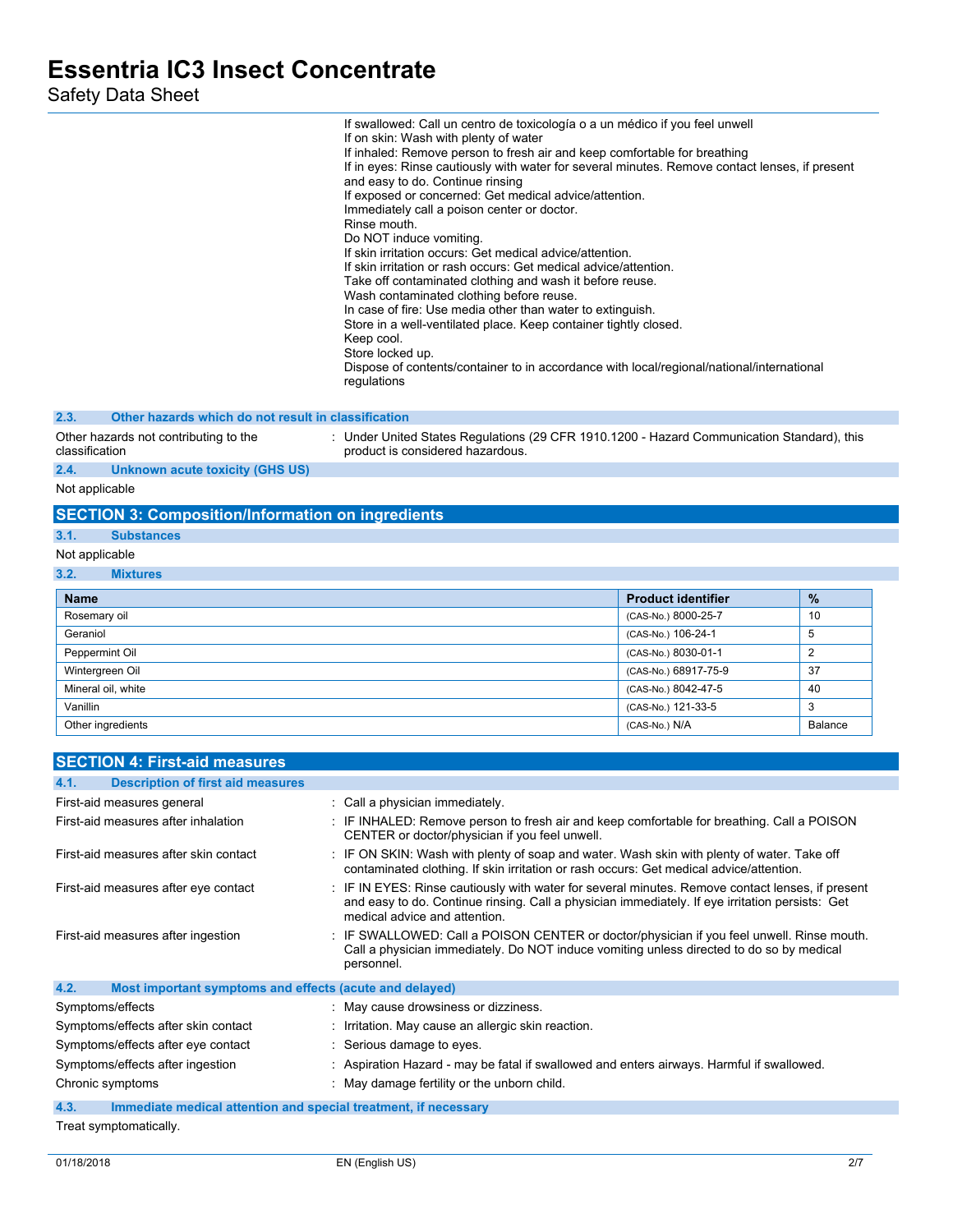Safety Data Sheet

| <b>SECTION 5: Fire-fighting measures</b>                                    |                                                                                                                                                                                                                                                                                                                                                            |
|-----------------------------------------------------------------------------|------------------------------------------------------------------------------------------------------------------------------------------------------------------------------------------------------------------------------------------------------------------------------------------------------------------------------------------------------------|
| 5.1.<br>Suitable (and unsuitable) extinguishing media                       |                                                                                                                                                                                                                                                                                                                                                            |
| Suitable extinguishing media                                                | : Dry powder. Foam. Carbon dioxide.                                                                                                                                                                                                                                                                                                                        |
| Unsuitable extinguishing media                                              | : Do not use water. May spread fire.                                                                                                                                                                                                                                                                                                                       |
| 5.2.<br>Specific hazards arising from the chemical                          |                                                                                                                                                                                                                                                                                                                                                            |
| Fire hazard                                                                 | : Combustible liquid. Containers may explode when heated. Liquid will float and may re-ignite on<br>surface of water.                                                                                                                                                                                                                                      |
| Reactivity                                                                  | : The product is non-reactive under normal conditions of use, storage and transport.                                                                                                                                                                                                                                                                       |
| 5.3.<br>Special protective equipment and precautions for fire-fighters      |                                                                                                                                                                                                                                                                                                                                                            |
| Firefighting instructions                                                   | : Do not allow fire fighting water to escape into waterways or sewers. Eliminate all ignition<br>sources if safe to do so. Do not use direct stream of water. A direct stream of water may spread<br>fire. Ventilate closed spaces before entering. Do not breathe gas/fumes/vapor/spray.                                                                  |
| Protection during firefighting                                              | Do not attempt to take action without suitable protective equipment. Self-contained breathing<br>apparatus. Complete protective clothing.                                                                                                                                                                                                                  |
| <b>SECTION 6: Accidental release measures</b>                               |                                                                                                                                                                                                                                                                                                                                                            |
| Personal precautions, protective equipment and emergency procedures<br>6.1. |                                                                                                                                                                                                                                                                                                                                                            |
| 6.1.1.<br>For non-emergency personnel                                       |                                                                                                                                                                                                                                                                                                                                                            |
| <b>Emergency procedures</b>                                                 | : No open flames, no sparks, and no smoking. Only qualified personnel equipped with suitable<br>protective equipment may intervene. Avoid breathing dust/fume/gas/mist/vapors/spray.                                                                                                                                                                       |
| 6.1.2.<br>For emergency responders                                          |                                                                                                                                                                                                                                                                                                                                                            |
| Protective equipment                                                        | Do not attempt to take action without suitable protective equipment. For further information<br>refer to section 8: Exposure controls/personal protection.                                                                                                                                                                                                 |
| Emergency procedures                                                        | ELIMINATE all ignition sources (no smoking, flares, sparks or flames in immediate area).<br>Evacuate unnecessary personnel. Stop leak if safe to do so. Ventilate area.                                                                                                                                                                                    |
| 6.2.<br><b>Environmental precautions</b>                                    |                                                                                                                                                                                                                                                                                                                                                            |
| Avoid release to the environment.                                           |                                                                                                                                                                                                                                                                                                                                                            |
| Methods and material for containment and cleaning up<br>6.3.                |                                                                                                                                                                                                                                                                                                                                                            |
| Methods for cleaning up                                                     | : Absorb spills with an inert material, clay granules or other inert absorbent material and put in<br>container for disposal. Wear appropriate personal protective equipment, avoid direct contact.                                                                                                                                                        |
| <b>SECTION 7: Handling and storage</b>                                      |                                                                                                                                                                                                                                                                                                                                                            |
| 7.1.<br><b>Precautions for safe handling</b>                                |                                                                                                                                                                                                                                                                                                                                                            |
| Precautions for safe handling                                               | : Keep away from heat, hot surfaces, sparks, open flames and other ignition sources. No<br>smoking. Wear personal protective equipment. Do not handle until all safety precautions have<br>been read and understood. Use only outdoors or in a well-ventilated area. Avoid breathing<br>dust/fume/gas/mist/vapors/spray. Avoid contact with skin and eyes. |
| Hygiene measures                                                            | : Separate working clothes from town clothes. Launder separately. Wash contaminated clothing<br>before reuse. Contaminated work clothing should not be allowed out of the workplace. Do not<br>eat, drink or smoke when using this product. Always wash hands after handling the product.                                                                  |
| 7.2.<br>Conditions for safe storage, including any incompatibilities        |                                                                                                                                                                                                                                                                                                                                                            |
| Storage conditions                                                          | : Store in a well-ventilated place. Keep cool. Store locked up. Keep container tightly closed.<br>Keep from freezing. Protect from sunlight. Do not expose to temperatures exceeding 50 °C/122<br>°F.                                                                                                                                                      |
| Incompatible materials                                                      | : Heat, sparks, open flame. Strong oxidizers.                                                                                                                                                                                                                                                                                                              |
| <b>SECTION 8: Exposure controls/personal protection</b>                     |                                                                                                                                                                                                                                                                                                                                                            |
| <b>Control parameters</b><br>8.1.                                           |                                                                                                                                                                                                                                                                                                                                                            |

| Mineral oil, white (8042-47-5) |                                     |                      |
|--------------------------------|-------------------------------------|----------------------|
| <b>ACGIH</b>                   | ACGIH TWA (mg/m <sup>3</sup> )      | 5 mg/ $m3$           |
| <b>ACGIH</b>                   | ACGIH STEL (mg/m <sup>3</sup> )     | $10 \text{ mg/m}^3$  |
| <b>OSHA</b>                    | OSHA PEL (TWA) (mg/m <sup>3</sup> ) | $5 \text{ mg/m}^3$   |
| Vanillin (121-33-5)            |                                     |                      |
| AIHA                           | WEEL TWA (mg/m <sup>3</sup> )       | 10 mg/m <sup>3</sup> |
| 01/18/2018                     | EN (English US)                     | 3/7                  |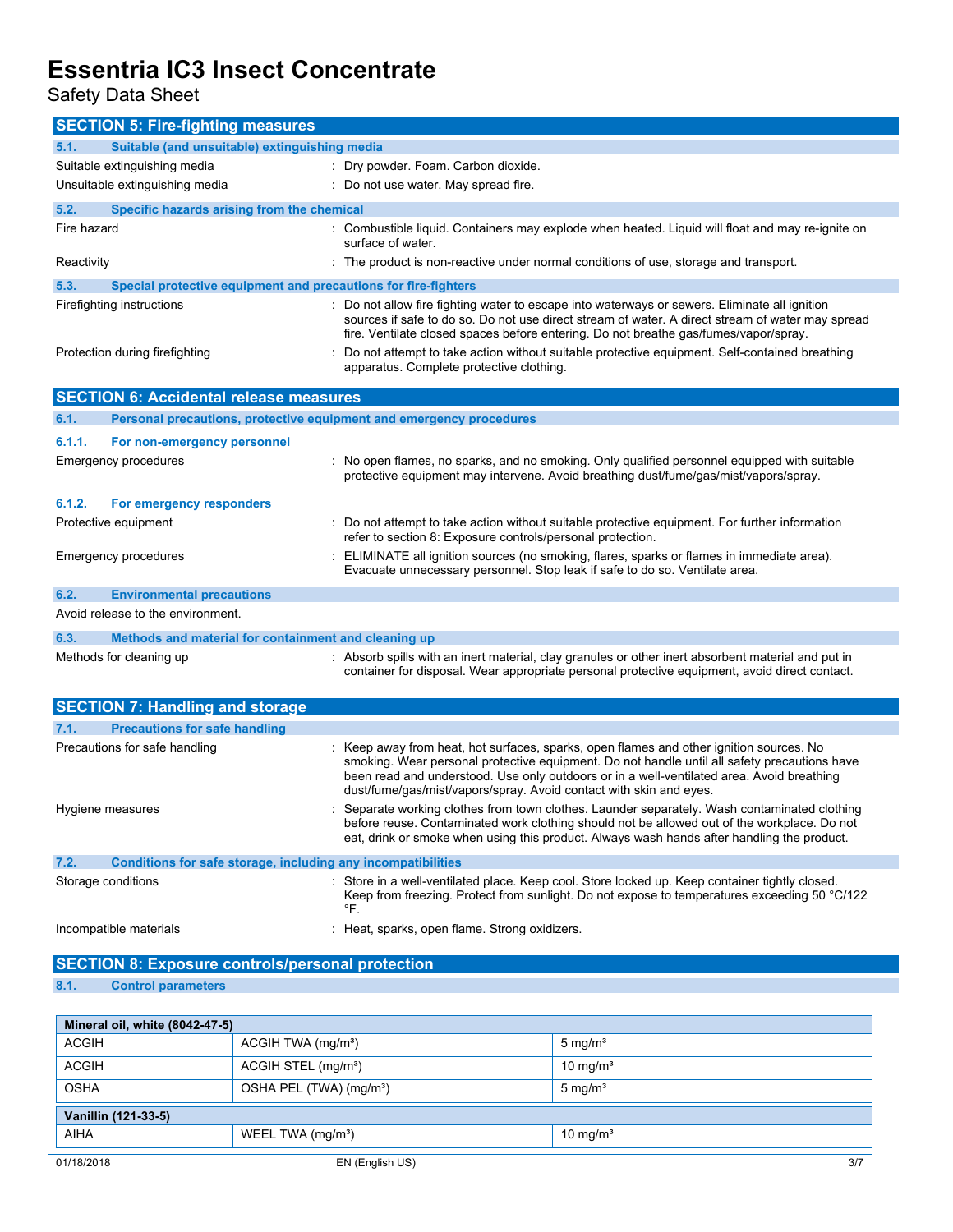Safety Data Sheet

| 8.2.<br><b>Appropriate engineering controls</b>                      |                                                                                                                                         |
|----------------------------------------------------------------------|-----------------------------------------------------------------------------------------------------------------------------------------|
| Appropriate engineering controls                                     | : Adequate ventilation systems as needed to control concentrations of airborne contaminants<br>below applicable threshold limit values. |
| Environmental exposure controls                                      | $\therefore$ Avoid release to the environment.                                                                                          |
| 8.3.<br>Individual protection measures/Personal protective equipment |                                                                                                                                         |
| Hand protection:                                                     |                                                                                                                                         |

Wear chemically resistant protective gloves.

### **Eye protection:**

Chemical goggles or face shield

### **Skin and body protection:**

It is recommended for handlers to wear appropriate clothing to prevent skin contact including long sleeves, long pants, socks and shoes.

### **Respiratory protection:**

In case of insufficient ventilation, use NIOSH approved respiratory protection.



| <b>SECTION 9: Physical and chemical properties</b>            |                           |
|---------------------------------------------------------------|---------------------------|
| 9.1.<br>Information on basic physical and chemical properties |                           |
| Physical state                                                | : Liquid                  |
| Appearance                                                    | Clear, light brown liquid |
| Color                                                         | : Light brown             |
| Odor                                                          | Faint, mint-like          |
| Odor threshold                                                | No data available         |
| pH                                                            | No data available         |
| Melting point                                                 | Not applicable            |
| Freezing point                                                | No data available         |
| Boiling point                                                 | No data available         |
| Flash point                                                   | : 145 °F (62.8 °C)        |
| Relative evaporation rate (butyl acetate=1)                   | : No data available       |
| Flammability (solid, gas)                                     | Not applicable            |
| Vapor pressure                                                | : No data available       |
| Relative vapor density at 20 °C                               | : No data available       |
| Relative density                                              | $: 0.985$ g/ml            |
| Solubility                                                    | : Insoluble               |
| Log Pow                                                       | No data available         |
| Auto-ignition temperature                                     | : No data available       |
| Decomposition temperature                                     | No data available         |
| Viscosity, kinematic                                          | No data available         |
| Viscosity, dynamic                                            | No data available         |
| <b>Explosion limits</b>                                       | No data available         |
| <b>Explosive properties</b>                                   | Not explosive             |
| Oxidizing properties                                          | : Not applicable          |
| <b>Other information</b><br>9.2.                              |                           |

No additional information available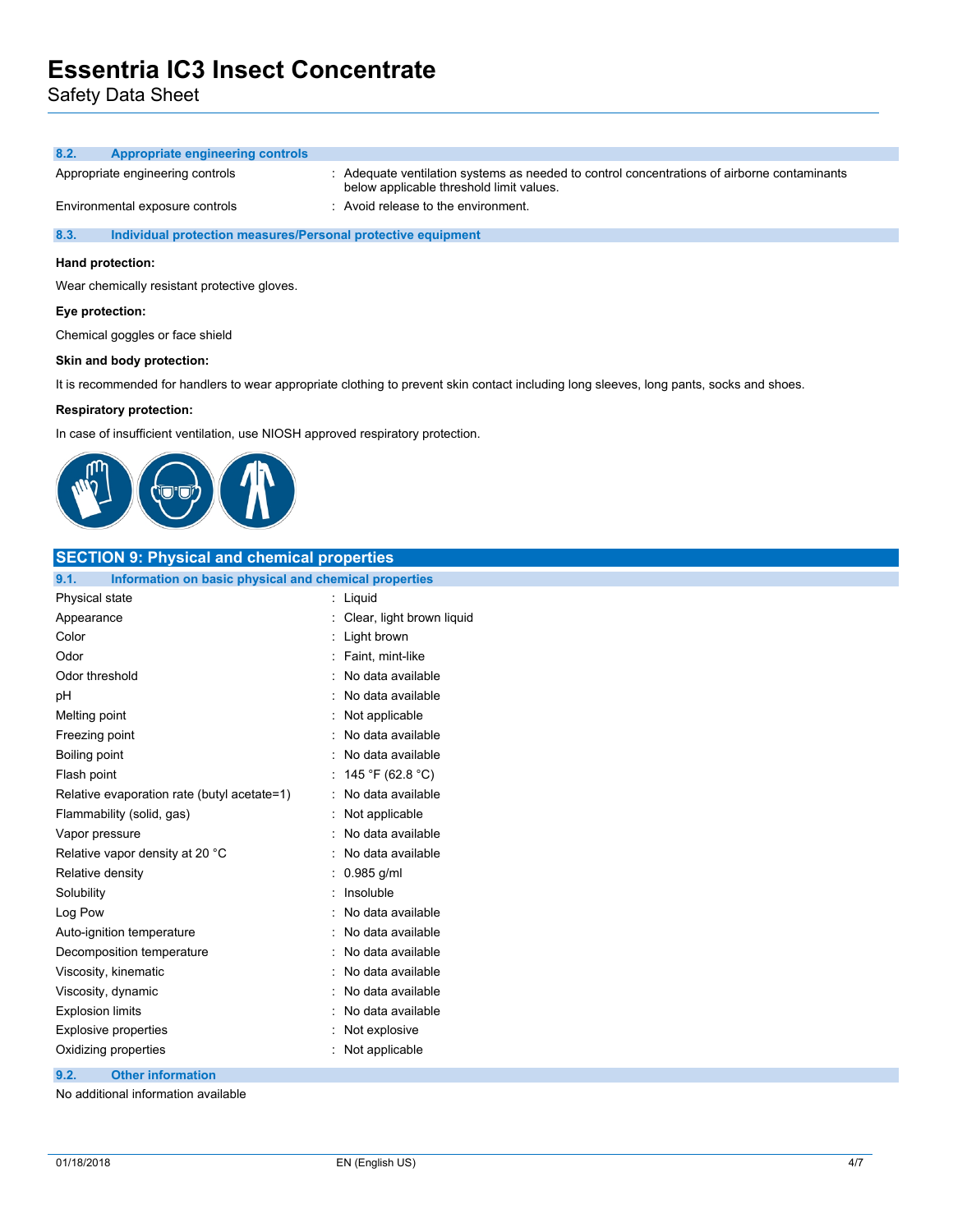Safety Data Sheet

| <b>SECTION 10: Stability and reactivity</b>                                        |                             |                                                                                                                                                          |  |  |
|------------------------------------------------------------------------------------|-----------------------------|----------------------------------------------------------------------------------------------------------------------------------------------------------|--|--|
| 10.1.<br><b>Reactivity</b>                                                         |                             |                                                                                                                                                          |  |  |
| The product is non-reactive under normal conditions of use, storage and transport. |                             |                                                                                                                                                          |  |  |
| 10.2.<br><b>Chemical stability</b>                                                 |                             |                                                                                                                                                          |  |  |
| Stable under normal conditions.                                                    |                             |                                                                                                                                                          |  |  |
|                                                                                    |                             |                                                                                                                                                          |  |  |
| 10.3.<br><b>Possibility of hazardous reactions</b>                                 |                             |                                                                                                                                                          |  |  |
| No dangerous reactions known under normal conditions of use.                       |                             |                                                                                                                                                          |  |  |
| 10.4.<br><b>Conditions to avoid</b>                                                |                             |                                                                                                                                                          |  |  |
| Do not freeze.                                                                     |                             | Avoid contact with hot surfaces. Excessive heat > 110° F. Keep away from fire. No flames, no sparks. Eliminate all sources of ignition. Direct sunlight. |  |  |
| 10.5.<br><b>Incompatible materials</b>                                             |                             |                                                                                                                                                          |  |  |
| Strong oxidizing agents.                                                           |                             |                                                                                                                                                          |  |  |
| 10.6.<br><b>Hazardous decomposition products</b>                                   |                             |                                                                                                                                                          |  |  |
|                                                                                    |                             | Under normal conditions of storage and use, hazardous decomposition products should not be produced. May decompose upon heating to produce toxic         |  |  |
| vapors/gases.                                                                      |                             |                                                                                                                                                          |  |  |
| <b>SECTION 11: Toxicological information</b>                                       |                             |                                                                                                                                                          |  |  |
|                                                                                    |                             |                                                                                                                                                          |  |  |
| 11.1.<br>Information on toxicological effects                                      |                             |                                                                                                                                                          |  |  |
| <b>Essentria IC3 Insect Concentrate</b>                                            |                             |                                                                                                                                                          |  |  |
| ATE (Oral)                                                                         |                             | 1841 mg/kg body weight                                                                                                                                   |  |  |
|                                                                                    |                             |                                                                                                                                                          |  |  |
| Rosemary oil (8000-25-7)<br>LD50 oral rat                                          |                             | > 5000 mg/kg                                                                                                                                             |  |  |
| LD50 dermal rabbit                                                                 |                             | > 10000 mg/kg                                                                                                                                            |  |  |
| LC50 inhalation rat (mg/l)                                                         |                             | (No data available)                                                                                                                                      |  |  |
|                                                                                    |                             |                                                                                                                                                          |  |  |
| <b>Geraniol (106-24-1)</b>                                                         |                             |                                                                                                                                                          |  |  |
| LD50 oral rat                                                                      |                             | 3600 mg/kg                                                                                                                                               |  |  |
| LD50 dermal rabbit                                                                 |                             | > 5000 mg/kg                                                                                                                                             |  |  |
| LC50 inhalation rat (mg/l)<br>(No data available)                                  |                             |                                                                                                                                                          |  |  |
| Wintergreen Oil (68917-75-9)                                                       |                             |                                                                                                                                                          |  |  |
| LD50 oral rat                                                                      |                             | 887 mg/kg                                                                                                                                                |  |  |
| LD50 dermal                                                                        |                             | (No data available)                                                                                                                                      |  |  |
| LC50 inhalation rat (mg/l)                                                         |                             | (No data available)                                                                                                                                      |  |  |
| Mineral oil, white (8042-47-5)                                                     |                             |                                                                                                                                                          |  |  |
| LD50 oral rat                                                                      |                             | > 5000 mg/kg                                                                                                                                             |  |  |
| LD50 dermal                                                                        |                             | > 2000 mg/kg                                                                                                                                             |  |  |
| LC50 inhalation rat (mg/l)                                                         |                             | $> 5$ mg/l/4h                                                                                                                                            |  |  |
| Vanillin (121-33-5)                                                                |                             |                                                                                                                                                          |  |  |
| LD50 oral rat                                                                      |                             | 1580 mg/kg                                                                                                                                               |  |  |
| LD50 dermal rabbit                                                                 |                             | > 5010 mg/kg                                                                                                                                             |  |  |
| LD50 dermal                                                                        |                             | (No data available)                                                                                                                                      |  |  |
|                                                                                    |                             |                                                                                                                                                          |  |  |
| <b>GHS-US Properties</b>                                                           | <b>Classification</b>       |                                                                                                                                                          |  |  |
| Acute toxicity                                                                     | Oral: Harmful if swallowed. |                                                                                                                                                          |  |  |
| Skin corrosion/irritation                                                          | Causes skin irritation.     |                                                                                                                                                          |  |  |
| Serious eye damage/irritation                                                      | Causes serious eye damage.  |                                                                                                                                                          |  |  |
| Respiratory or skin sensitization                                                  |                             | May cause an allergic skin reaction.                                                                                                                     |  |  |
| Germ cells mutagen                                                                 | Not classified              |                                                                                                                                                          |  |  |
| Carcinogenicity                                                                    | Not classified              |                                                                                                                                                          |  |  |
| Reproductive toxicity                                                              |                             | May damage fertility or the unborn child.                                                                                                                |  |  |
| Specific target organ toxicant<br>(single exposure)                                |                             | May cause drowsiness or dizziness.                                                                                                                       |  |  |
| Specific target organ toxicant                                                     | Not classified              |                                                                                                                                                          |  |  |

(repeated exposure)

Aspiration hazard May be fatal if swallowed and enters airways.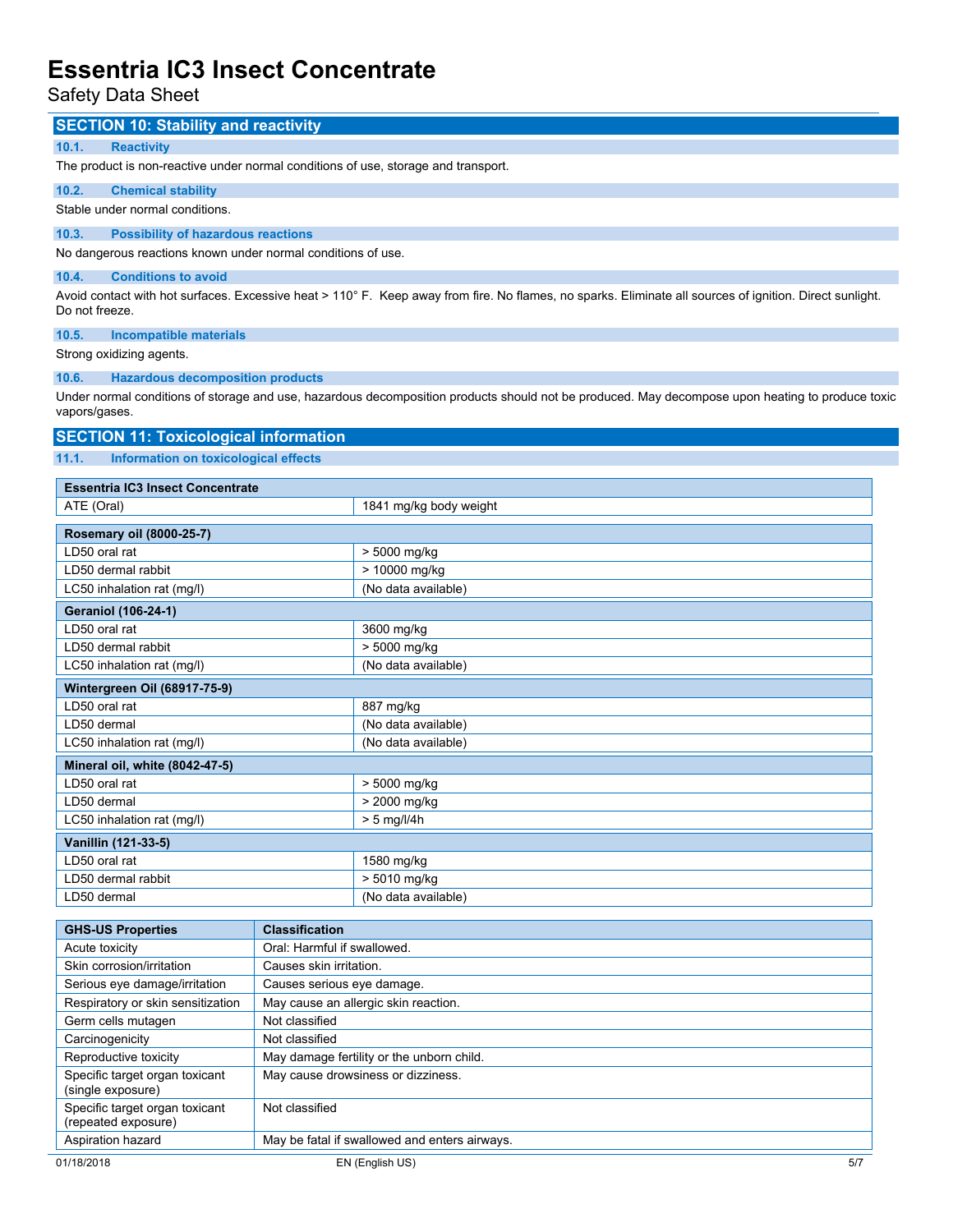Safety Data Sheet

## **Potential health effects Inhalation** Acute : May cause drowsiness and dizziness. **Skin** Acute : May cause an allergic reaction in individuals with a sensitivity to Wintergreen oil or Geraniol, Causes skin irritation. **Eye** Acute : May cause serious eye damage. **Ingestion** Acute : Aspiration hazard - small amounts of liquid aspirated into the lungs during ingestion or from vomiting may cause chemical pneumonitis or pulmonary edema, Harmful if swallowed. **Reproductive Effects** : Wintergreen causes birth defects and effects on reproduction.

## **SECTION 12: Ecological information 12.1. Toxicity**

No additional information available

#### **12.2. Persistence and degradability**

No additional information available

#### **12.3. Bioaccumulative potential**

No additional information available

|       | No additional information available        |                                            |                                      |               |                                                                                          |  |
|-------|--------------------------------------------|--------------------------------------------|--------------------------------------|---------------|------------------------------------------------------------------------------------------|--|
| 12.4. | <b>Mobility in soil</b>                    |                                            |                                      |               |                                                                                          |  |
|       | No additional information available        |                                            |                                      |               |                                                                                          |  |
| 12.5. | <b>Other adverse effects</b>               |                                            |                                      |               |                                                                                          |  |
|       | No additional information available        | <b>SECTION 13: Disposal considerations</b> |                                      |               |                                                                                          |  |
| 13.1. | <b>Disposal methods</b>                    |                                            |                                      |               |                                                                                          |  |
|       | Product/Packaging disposal recommendations | international regulations.                 |                                      |               | Dispose of content and/or container in accordance with local, regional, national, and/or |  |
|       | <b>SECTION 14: Transport information</b>   |                                            |                                      |               |                                                                                          |  |
|       | <b>UN number</b>                           | <b>Proper Shipping Name</b>                | <b>Transport hazard</b><br>class(es) | Packing group | <b>Environmental hazards</b>                                                             |  |

| <b>DOT</b>  | Not regulated | Not regulated                                       | Not regulated | Not regulated | Not regulated  |
|-------------|---------------|-----------------------------------------------------|---------------|---------------|----------------|
| <b>IMDG</b> | Not regulated | Not regulated                                       | Not regulated | Not regulated | Not regulated  |
| <b>IATA</b> | <b>UN3334</b> | Aviation regulated liquid, n.o.s.<br>(rosemary oil) |               | Ш             | Not applicable |

## **SECTION 15: Regulatory information**

**15.1. US Federal regulations**

| Rosemary oil (8000-25-7)                                                  |
|---------------------------------------------------------------------------|
| Listed on the United States TSCA (Toxic Substances Control Act) inventory |
| <b>Geraniol (106-24-1)</b>                                                |
|                                                                           |